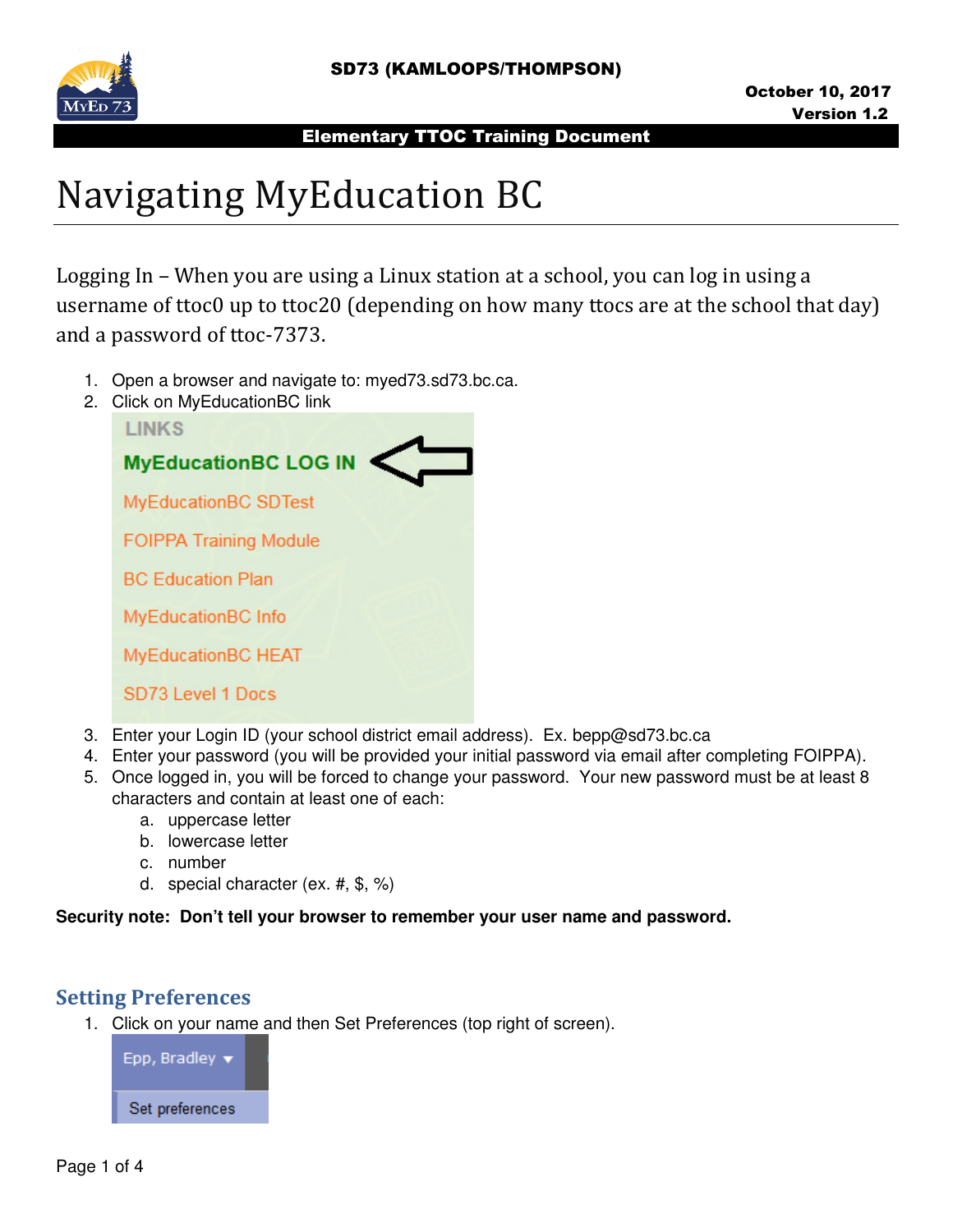

## Setting General Preferences

- 2. Change Locale to Canada, change # records on page to 30. Note: if you have a large number of records on the page also check show lower page controls.
- 3. Check/ uncheck Warn on Save if you do/do not want to be warned every time you save. Then press OK.
- 4. Click again on Set Preferences at the top right.

## Setting Security Preferences

5. Complete the table, **do not change the primary email address**!

| Set Preferences - Mozilla Firefox                                           |  | х<br>l = l                         |  |
|-----------------------------------------------------------------------------|--|------------------------------------|--|
| https://www.myeducation.gov.bc.ca/aspen/userPreferences.do                  |  |                                    |  |
| <b>General</b><br><b>Communication</b><br><b>Security</b>                   |  |                                    |  |
| Primary email                                                               |  | bepp@sd73.bc.ca                    |  |
| Alternate email                                                             |  |                                    |  |
| <b>Security question</b><br><b>Security answer</b><br><b>Confirm answer</b> |  | What is your father's middle name? |  |
|                                                                             |  |                                    |  |
|                                                                             |  |                                    |  |
| <b>Password</b>                                                             |  | Change                             |  |
|                                                                             |  |                                    |  |
| ОΚ<br>Cancel                                                                |  |                                    |  |

6. You may also check the Security tab and make changes if you wish, such as putting in your alternate email address.

# **Navigation**

1. When navigating within the MyEducationBC environment, use the buttons in the software to navigate the site. **Do not use** the browser navigation buttons once you have entered into MyEducationBC



2. Make sure to allow "pop-ups" for this site.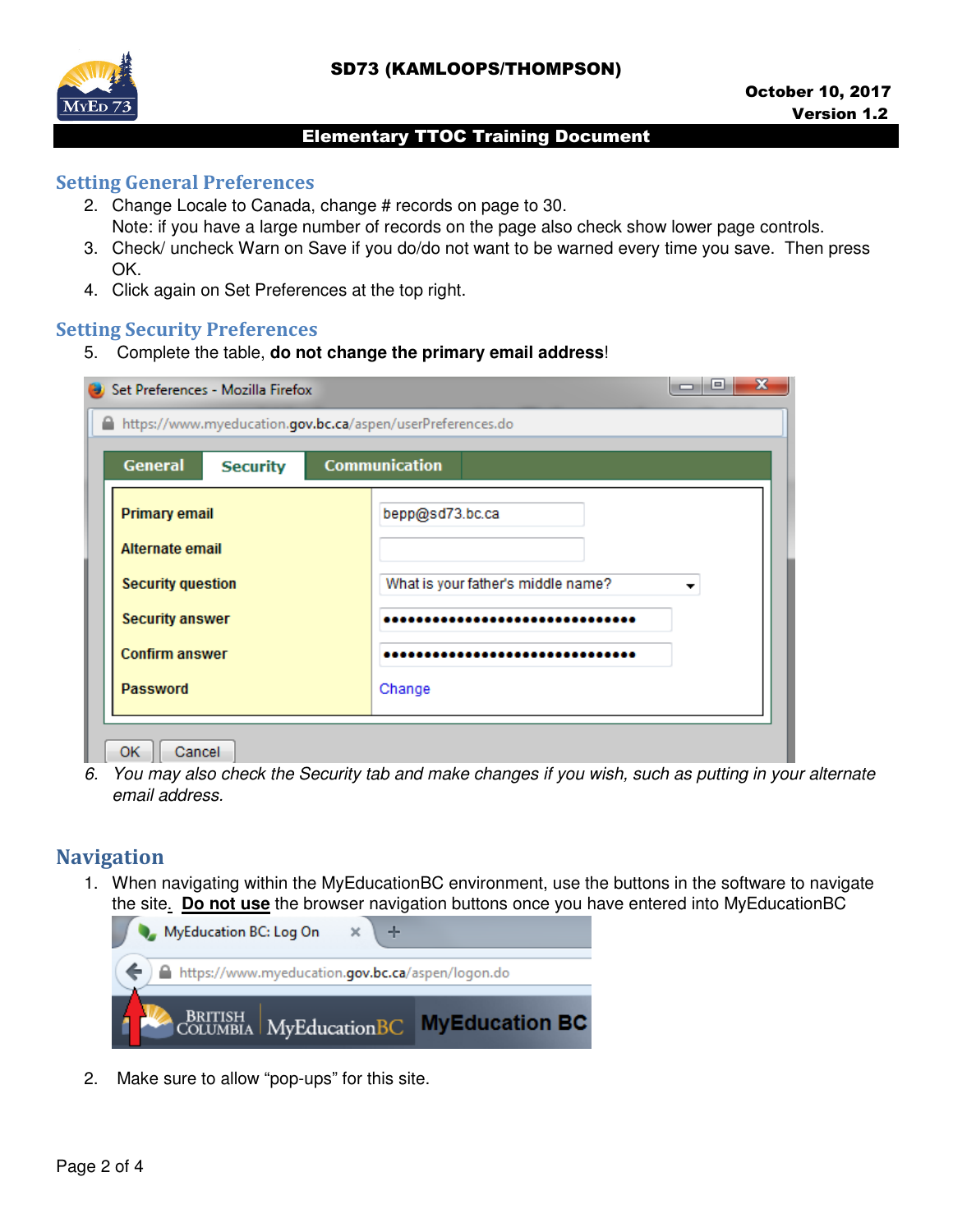

# Selecting the Worksite

As a TTOC you can "view" all of the schools in the district. You cannot do any work in the system until you select the school you are working at.



1. Click on (top right hand corner)

2. A pop up opens, use it to select your worksite.



**Note: if you cannot see information on the Pages top tab, go see the school secretary to connect your account to the teacher you are TTOCing for.** 

# Attendance Tutorial

# Attendance (Elementary Schools)

1. Click on the **Attendance** top tab.

| Yale Secondary 2014-2015<br>BRITISH MyEducationBC<br>vanHunenstijn, Tom |         |             |                                      |  |                |              |  |
|-------------------------------------------------------------------------|---------|-------------|--------------------------------------|--|----------------|--------------|--|
| Pages                                                                   |         |             | My Info Student Attendance Gradebook |  | <b>Planner</b> | <b>Tools</b> |  |
| <b>Options</b>                                                          | Reports | <b>Help</b> |                                      |  |                |              |  |

2. For morning attendance, click on the ATT--AM course. For afternoon attendance, click on the ATT-- PM course.